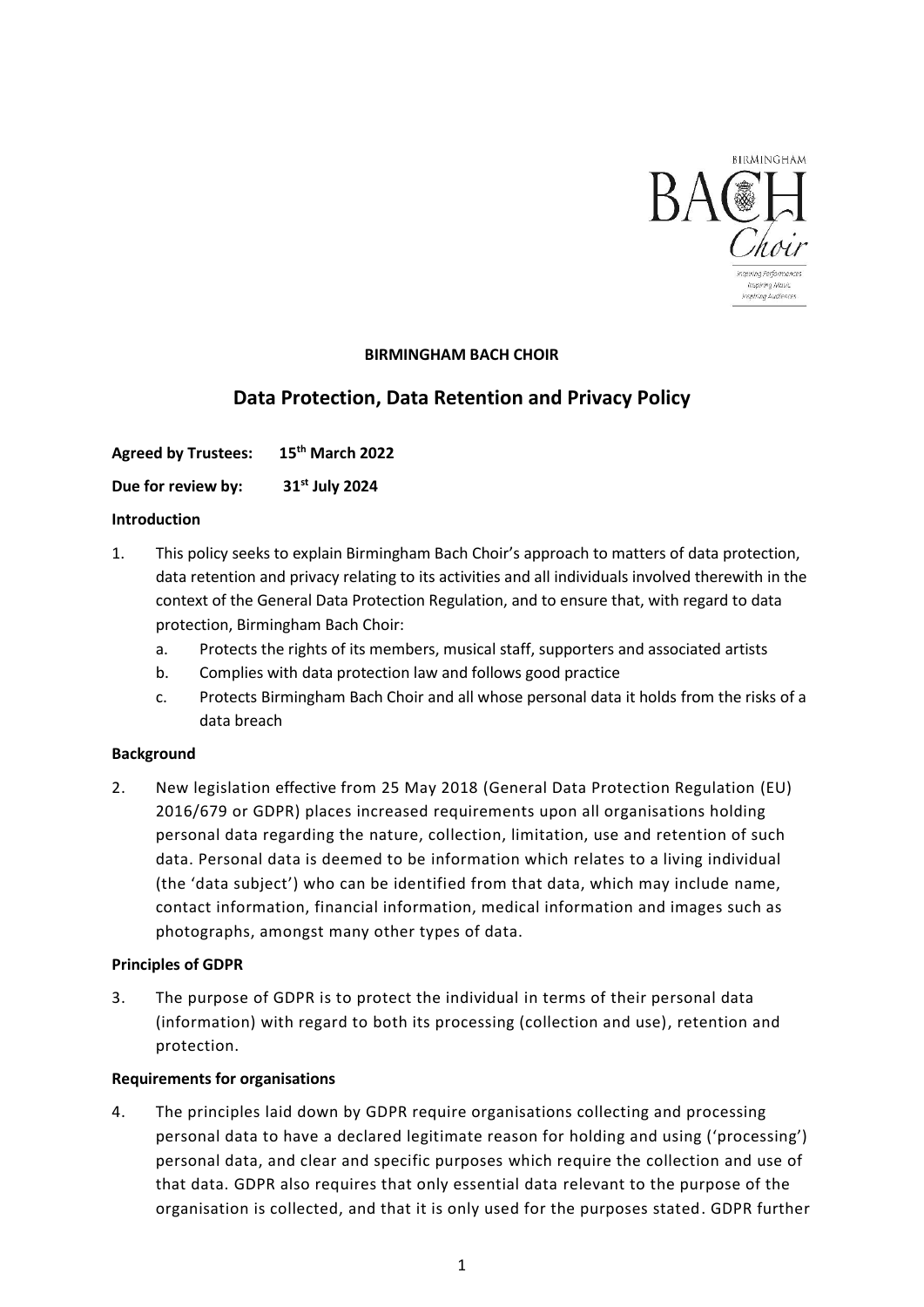requires that personal data is kept up to date, that it is not retained any longer than necessary, and that it is kept securely together with other provisions relating to the transfer of information to other countries, which are currently not applicable to the activities of Birmingham Bach Choir.

#### **Rights of individuals**

5. GDPR also bestows specific rights to individuals (data subjects) regarding the collection and use of their personal data: *the right to be informed* - why the data is being collected and how it will be used; *right to access* – to see the information Birmingham Bach Choir holds about them and how it is being used; *right to rectification* – the right to have information updated, completed or corrected; *right to object* – to withdraw consent for use of personal data for a specific purpose, unless the organisation has a lawful reason to use the data for legitimate interests, or a contractual obligation; *right to erasure* – to have all that individual's personal data deleted, unless the organisation has lawful reason to keep and use the data for legitimate interests or contractual obligation, or there is a legal requirement to keep the data. Additional rights also include the right to restriction of data processing (for example where there is a dispute over the personal data held), and rights relating to portability and automated decision making (including profiling), which are universally applicable but unlikely to be relevant to Birmingham Bach Choir's activities in the foreseeable future.

#### **GDPR and Birmingham Bach Choir**

- 6. This document sets out the application of GDPR to the activities of Birmingham Bach Choir (hereinafter referred to as 'the Choir'), relating to its members, supporters, Musical Director and accompanists, artists, purchasers of tickets, and all others with whom the Choir engages, and indicates how the Choir complies with GDPR with respect to each group of individuals. For the purposes of GDPR the Trustees of the Birmingham Bach Choir are deemed to be the 'Data Controller' and decides what personal data is collected as part of the Choir's activities. For administrative purposes, responsibility for data protection matters rests with the General Secretary and Choir Secretary to whom queries should be addressed via [info@birmingham.bachchoir.com](mailto:info@birmingham.bachchoir.com).
- 7. General provisions relating to all individuals, namely rights of individuals, security and website matters are included at the end of this document.

## **Current Members, Musical Director and Principal Accompanist of Birmingham Bach Choir**

8. GDPR distinguishes between core activities which are implied as an essential part of being a member or associate of the Choir such as attending rehearsals, paying subscriptions and receiving remuneration, and those which are not, such as information about Choir tours, participating in quiz evenings or receiving promotional ticket offers. The GDPR provisions for each are detailed below, followed by matters appertaining to both.

## **Core Choir membership matters**

9. Lawfulness

Membership of Birmingham Bach Choir bestows a legitimate right on the part of the Choir, defined by GDPR as a contract, in which the collection and use of personal data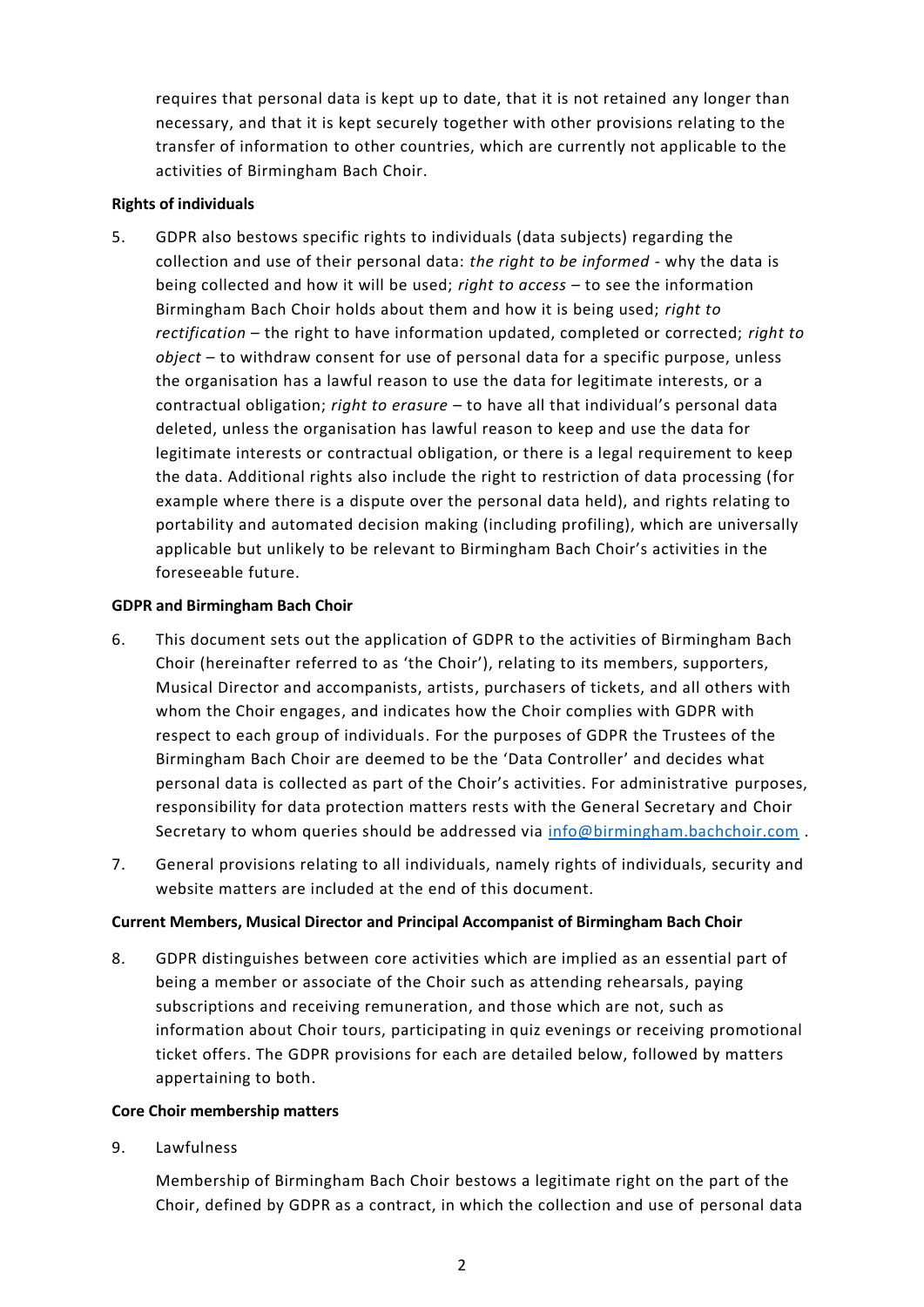is fair and reasonable in relation to the Choir's execution of tasks expected as part of an individual's membership or of their engagement with the Choir as Musical Director or Principal Accompanist.

## 10. Processing – data and purpose

The Choir retains only essential items of personal data specifically name, voice part, email address, telephone number(s) and postal addresses, and uses these for the operation of day to day Choir activities such as routine issues regarding rehearsals, concerts, details of music hire or purchase, AGM notices, attendance records and voice parts, discussion of Choir management and direction, and on occasion urgent notification of changes, travel difficulties, emergencies or other problems, all relating to normal Choir activities concerning rehearsals, concerts and singing membership. The Choir also retains information relating to subscriptions and gift aid for the purposes of ensuring regular collection of subscriptions from members, together with details of payments made such as fees and expenses, for the submission of gift aid applications and the preparation of the Choir's accounts.

#### **Non-core Choir membership matters**

11. Lawfulness

Members, together with the Musical Director and Principal Accompanist, of Birmingham Bach Choir wishing to be informed regarding activities and information which are not central to Choir membership are asked to provide positive and active consent to the use of their data for this purpose. This is by means of a tick box, or similar, consent form with a clear and specific explanation of how their data will be used, as outlined below.

## 12. Processing – data and purpose

Personal data belonging to those who give consent, in addition to core Choir activities, is used for the dissemination of information regarding other activities and opportunities connected with the Choir, such as the Choir dinner, fund raising events such as quiz nights, Choir tours and other items which may be of interest, such as ticket offers or publicity from appropriate sources, including reciprocal publicity for other choirs who publicise concerts by Birmingham Bach Choir. Consent may be withdrawn at any time by notifying the General Secretary or Choir Secretary in writing.

#### **All Choir membership matters**

## 13. Sharing members' personal data

Personal data is treated as strictly confidential and is shared only with the Trustees of the Birmingham Bach Choir as elected at the most recent Annual General Meeting, or nominated assistants designated and agreed by the Trustees. Names, voice parts and contact information are also shared with the Musical Director for the purpose of advising re-audition outcomes. Personal data is not shared with any other person or organisation, including other members of Birmingham Bach Choir, without specific agreement of the data subject. Birmingham Bach Choir also does not receive personal data from any other organisation.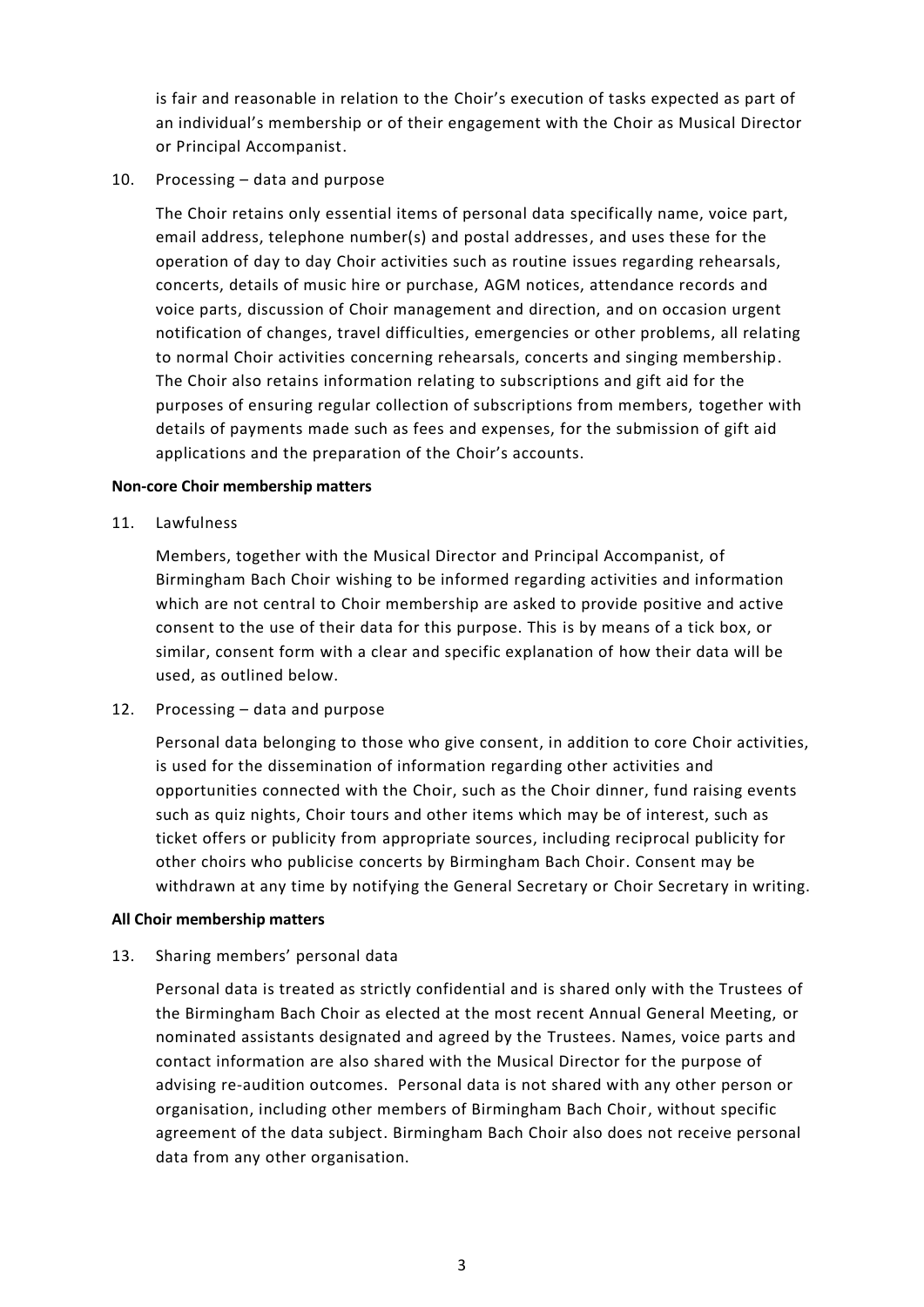#### 14. Photography and visual media

Birmingham Bach Choir requires photographic and other visual materials to be obtained at regular intervals for the purposes of the Choir's website and ongoing publicity, and as such requires consent from members of the Choir to appear in such materials. Specific consent relating to the use of photographic and other visual materials is sought as noted below.

15. When will consents be sought, data updated and how long is personal data retained?

Consent is sought from all Choir members regarding photography/visual media and non-core Choir matters at the time of joining the Choir and is re-sought from all members following each cycle of re-auditions (approximately every three years).

- 16. All members are requested to notify the Choir Secretary of changes in their personal data as promptly as possible. The Choir also asks all members to confirm that their details have otherwise remained unchanged on a yearly basis, with a full check of personal data every three years.
- 17. Birmingham Bach Choir only retains personal data during the time in which singers are a member of the Choir, or the Musical Director and Principal Accompanist are associated with the Choir. Personal data is destroyed at the time of leaving, unless specific consent is given for it to be retained as a supporter (see below) or in the case of photography/visual media for its retention and ongoing use for Choir publicity purposes particularly the Choir website. After appropriate handover, Trustees are requested to delete all choir members' personal data held on their personal computers when they leave office.

## **Choir supporters – mailing lists for former members, Patrons, President, benefactors and other supporters**

18. Lawfulness

The Choir holds personal data belonging to a range of individuals (hereafter referred to as 'Supporters') who are interested in the activities of the Choir and wish to receive information about Choir concerts and other occasional Choir activities such as the Choir Dinner and fundraising events. In accordance with the requirements of GDPR the Choir obtains active and positive consent from such supporters by means of a tick box, or similar, form with a clear and specific explanation of how their data will be used, as outlined below.

19. Collection and distribution of information

Personal data for mailing lists may be collected by a third-party automated mailing system, MailChimp, and mailings from the choir of information of general interest to all on the choir's mailing lists may similarly be distributed by MailChimp. In these circumstances, the General Data Protection Policy operated by MailChimp to safeguard personal data applies to all choir mail transactions. The same applies to other third-party systems that may be used by the Choir.

20. Processing – data and purpose

The Choir retains only essential items of personal data specifically name, email address, and, where offered, telephone number(s) and postal addresses. Personal data is used solely for the dissemination of information regarding opportunities or matters of interest appertaining to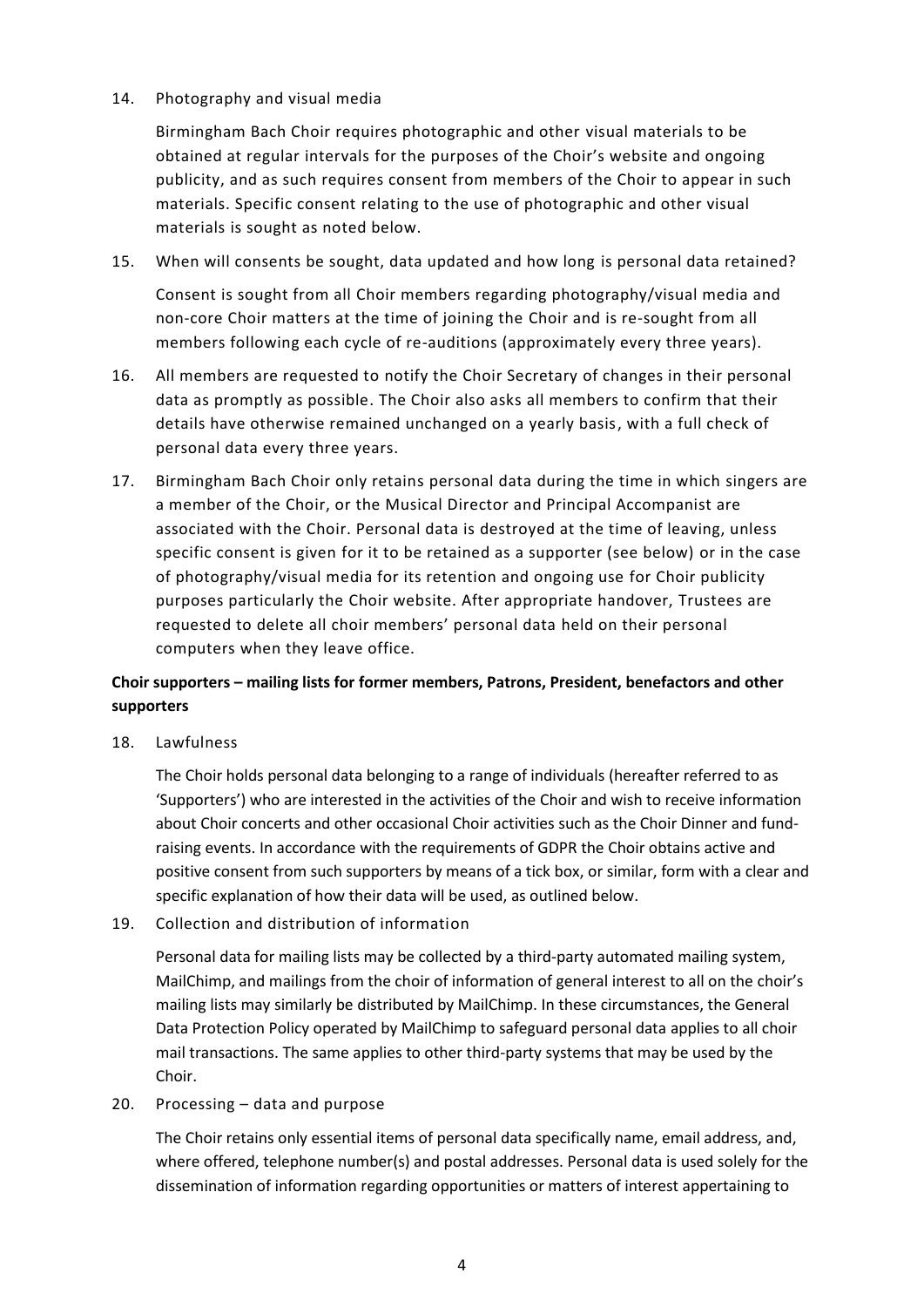the Choir and its activities, such as notice of Choir concerts and other Choir-organised events such as Come and Sing and fund-raising events, and in addition for Patrons, President and Life Members of the Choir notice of the AGM and invitations to the Choir Dinner.

21. Sharing Supporters' personal data

Supporters' personal data is treated as strictly confidential and is shared only as necessary with the Trustees of the Birmingham Bach Choir as elected at the most recent Annual General Meeting, or nominated assistants designated and agreed by the Trustees. Supporters' personal data is not shared with any other person or organisation, including other members of Birmingham Bach Choir, without specific prior agreement. Birmingham Bach Choir also does not receive personal data from any other organisation.

22. When will consents be sought, data updated and how long is personal data retained?

Consent is re-sought periodically. With the exception of information regarding the AGM and Choir Dinner, all communications offer the opportunity for Supporters to unsubscribe from the Choir's mailing list and, if they choose to do so, all their personal data will be deleted. Supporters may unsubscribe at any time by contacting [mailinglist@birmingham.bachchoir.com.](mailto:mailinglist@birmingham.bachchoir.com)

- 23. All Supporters are requested to notify the Choir at [mailinglist@birmingham.bachchoir.com](mailto:mailinglist@birmingham.bachchoir.com) of changes in their personal data as promptly as possible; the Choir also asks all Supporters to confirm that their details have otherwise remained unchanged at the time of re-seeking consent.
- 24. Birmingham Bach Choir only retains personal data relating to Supporters as long as they have given consent for it to be so retained. Personal data is destroyed immediately consent is withdrawn or not renewed at subsequent times of re-seeking consent. After appropriate handover, Trustees are requested to delete all Supporters' personal data held on their personal computers when they leave office.

#### **Artists, orchestras and other collaborators**

25. Lawfulness

The engagement of artists, orchestras, and other collaborators including deputy accompanists, coaches, marketing advisors and website or graphic designers by Birmingham Bach Choir bestows a legitimate right on the part of the Choir, defined by GDPR as a contract, in which the collection and use of personal data is fair and reasonable in relation to the Choir's execution of tasks expected as part of the artist, orchestra or collaborator's engagement.

26. Processing – data and purpose

The Choir retains only essential items of personal data specifically name, email address, telephone number(s) and postal addresses and uses these solely for communication regarding the details and execution of contracts, rehearsals and performances and similar for which the artist, orchestra or collaborator is contracted, together with any urgent notification of changes, travel difficulties, emergencies or other problems affecting rehearsals, performances or other activities with the Choir for which the artist, orchestra or collaborator is engaged. The Choir also retains information relating to payments and expenses and if appropriate bank information for the purposes of ensuring correct payments and the preparation of the Choir's accounts.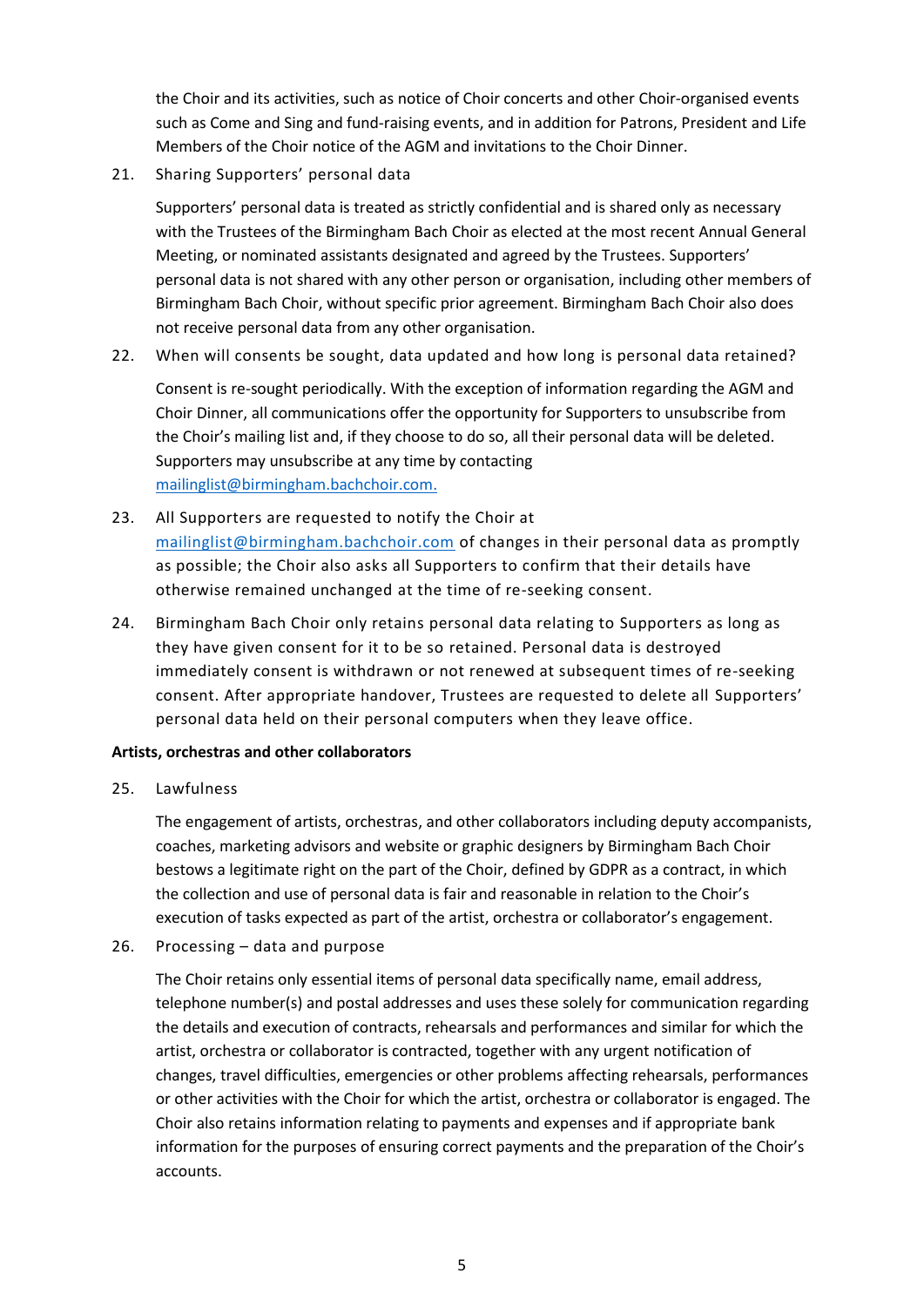#### 27. Sharing personal data

The personal data of artists, orchestras and other collaborators is treated as strictly confidential and is shared only as necessary with Trustees of the Birmingham Bach Choir as elected at the most recent Annual General Meeting, or nominated assistants designated and agreed by the Trustees. Personal data is not shared with any other person or organisation, including other members of Birmingham Bach Choir, without specific prior agreement. Birmingham Bach Choir also does not receive personal data from any other organisation.

28. Photography and visual media

Birmingham Bach Choir requires photographic and other visual materials to be obtained at regular intervals for the purposes of the Choir's website and ongoing publicity, and as such requires consent from artists, orchestras and collaborators to appear in such materials. Specific consent relating to the use of photographic and other visual materials is sought as noted below.

29. When will consents be sought, data updated and how long is personal data retained?

Consent is sought from artists, orchestras and collaborators at the time of engagement regarding photography/visual media.

- 30. Artists, orchestras and collaborators are asked to notify the Concert Secretary of changes in their personal data as promptly as possible.
- 31. Birmingham Bach Choir only retains personal data relating to the artist, orchestra or collaborators while they remain in active engagement with the Choir. Personal data is deleted when active engagement is terminated. However, if the artist, orchestra or collaborator wishes their personal data to be retained by the Choir in the event that future opportunities for engagement may arise, the artist, orchestra or collaborator is invited to give their consent for personal data to be retained by the Choir indefinitely. After appropriate handover, Trustees are requested to delete all personal data relating to artists, orchestras and other collaborators held on their personal computers when they leave office.

#### **Purchasers of tickets through Birmingham Bach Choir**

- 32. Note: this section includes only tickets purchased through Birmingham Bach Choir by means of the website and does not include tickets purchased through third party booking agencies or purchased by members of the Choir on behalf of others.
- 33. Lawfulness

The purchase of concert or event tickets by members of the public from Birmingham Bach Choir bestows a legitimate right on the part of the Choir, defined by GDPR as a contract, in which the collection and use of personal data is fair and reasonable in relation to the Choir's execution of tasks necessary to the provision of tickets and communication of information regarding the concert or event.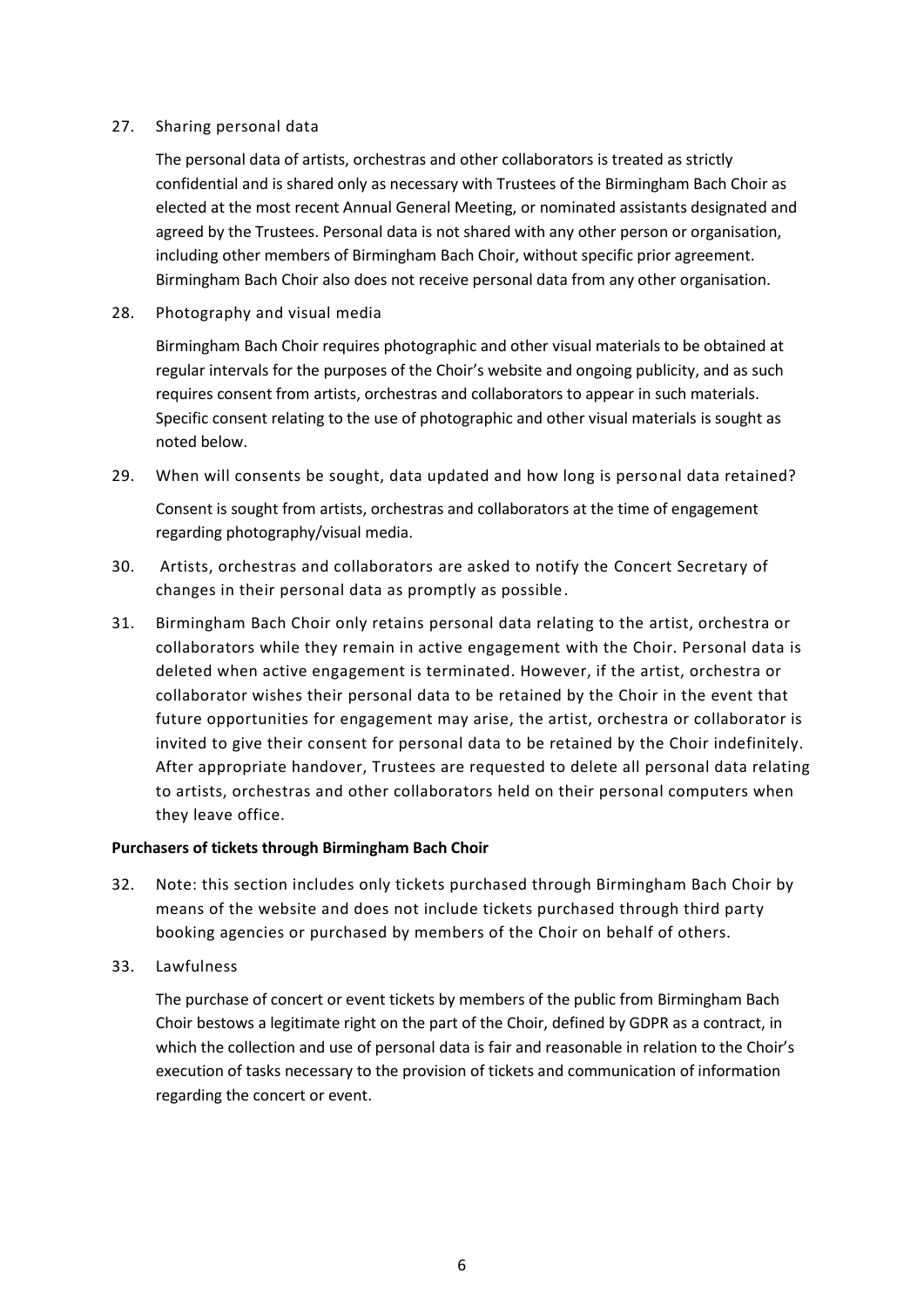#### 34. Processing – data and purpose

The Choir retains only essential items of personal data specifically name, email address, telephone number(s) and postal addresses and uses these solely for the purpose of providing tickets to the purchaser and where necessary conveying information regarding the event booked, together with details of purchase limited to number and price of tickets and means of payment which are used in the production of Choir accounts and consideration of future ticket pricing. Purchasers of tickets are invited to join the Choir's mailing lists to receive information regarding future concerts and events, and if such invitation is accepted to give their consent in accordance with previous provisions for Choir supporters.

35. Sharing personal data

Personal data received from members of the public purchasing tickets is received only by the specified officer of Birmingham Bach Choir namely the Ticket Secretary as elected at the most recent Annual General Meeting of Birmingham Bach Choir, or nominated assistants designated and agreed by the Committee of Birmingham Bach Choir. Anonymised information regarding numbers, types and prices of tickets sold is shared with the Treasurer and summary totals of ticket sales from all sources are used to inform the Choir's accounts and general financial decision making. Personal data is not shared with any other person or organisation, including other members of Birmingham Bach Choir, without specific prior agreement. Birmingham Bach Choir also does not receive personal data from any other organisation.

36. Retention of personal data

Personal data provided by members of the public purchasing tickets from Birmingham Bach Choir is deleted after the relevant concert or final concert booked has been performed and ticket payments have been received.

#### **GENERAL MATTERS RELATING TO GDPR**

## **Rights of individuals regarding personal data held by Birmingham Bach Choir**

- 37. All individuals have the following rights with respect to their personal data:
	- a. The right to be informed regarding the reason for the collection of personal data by Birmingham Bach Choir and how that information will be used;
	- b. The right to request a copy of the personal data which Birmingham Bach Choir holds about them;
	- c. The right to request that Birmingham Bach Choir corrects any personal data if it is found to be inaccurate or out of date;
	- d. The right to request that their personal data is erased where it is no longer necessary for Birmingham Bach Choir to retain such data unless there is a lawful reason for Birmingham Bach Choir to keep and use the data for legitimate interests or contractual obligation, or there is a legal requirement to keep the data;
	- e. The right to withdraw their consent to the processing at any time unless Birmingham Bach Choir has a lawful reason to use their personal data for legitimate interests or a contractual obligation;
	- f. The right to request that the Birmingham Bach Choir provides them with their personal data and where possible, to transmit that data directly to another data controller, (known as the right to data portability), where applicable;